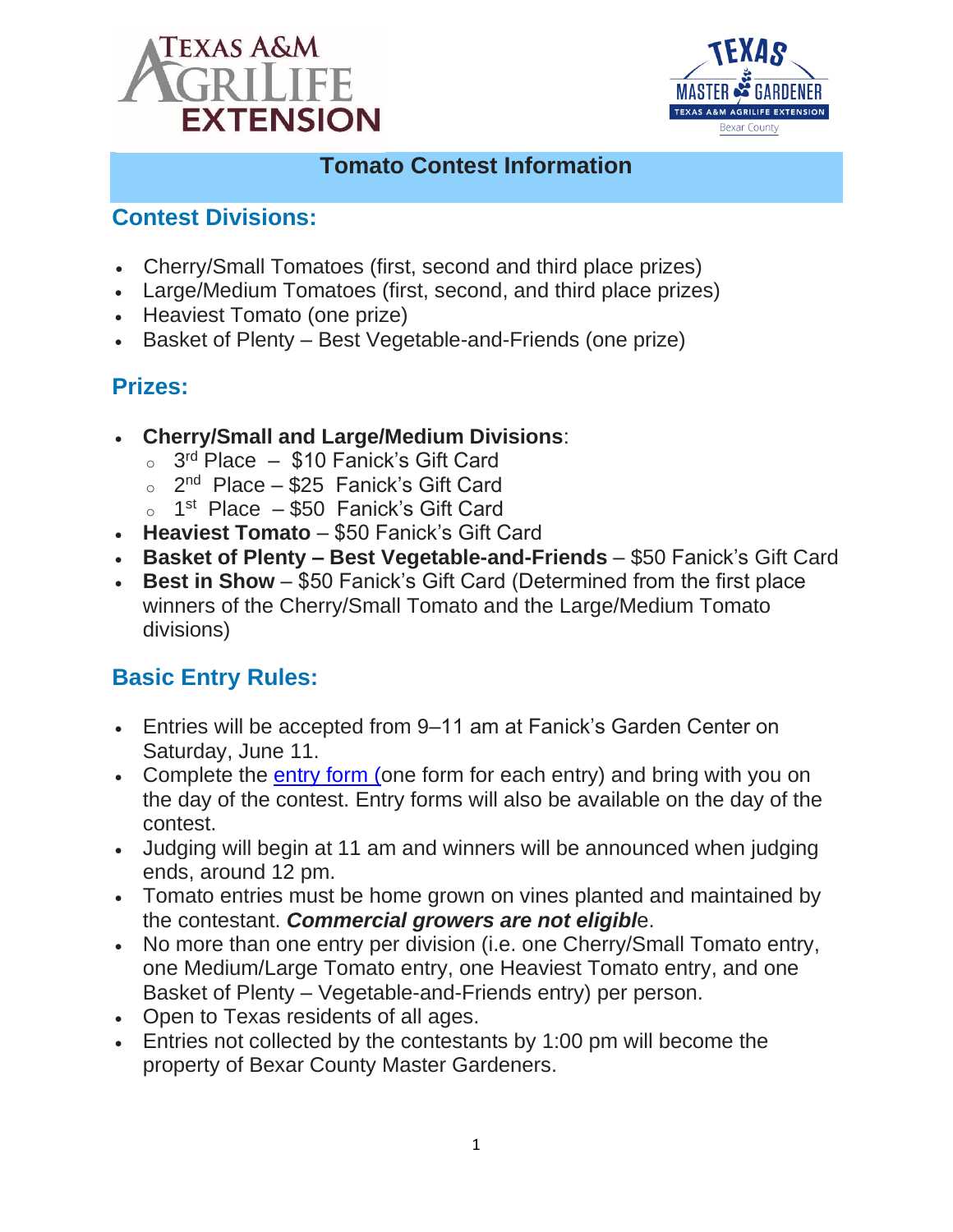# **What Judges Will Be Looking For:**

#### **Cherry/Small Tomatoes**

- Entries must include a minimum of 6 tomatoes.
- If possible, 1/2″ stems (calyx) should be left on and be green and fresh.
- Uniformity in size, color, shape and maturity of the tomatoes is important. Mature tomato color is dependent on the variety of the tomato.
- Tomatoes should be free of blemishes of any type.

### **Large/Medium Tomatoes**

- Entries must include a minimum of three tomatoes.
- If possible, 1/2″ stems (calyx) should be left on and be green and fresh.
- Uniformity in size, color, shape and maturity of the tomatoes is important. Mature tomato color is dependent on the variety of the tomato.
- Tomatoes should be free of blemishes of any type.

### **Heaviest Tomato**

- Entry is one tomato only. Must be declared on the entry form to be entered in the Heaviest Tomato contest only.
- If possible, 1/2" stems (calyx) should be left on and be green and fresh.
- In the event of a tie in weight, the circumference of the entry will determine the winner.
- If the weight and circumference are equal then the judges will make the determination by the looks of the tomato.

### **Basket of Plenty – Best Vegetable-and-Friends**

- Basket, or other container, cannot exceed 20″ in diameter (or 20″ in width and length).
- Arrangement must contain **at least 50%** vegetables, with the rest an optional mix of herbs, fruit, greenery, and/or flowers from your garden.
- Freshness matters. Plan a design that will have your basket contents looking their best. (See our tips section below for ideas on how to keep your entry fresh )